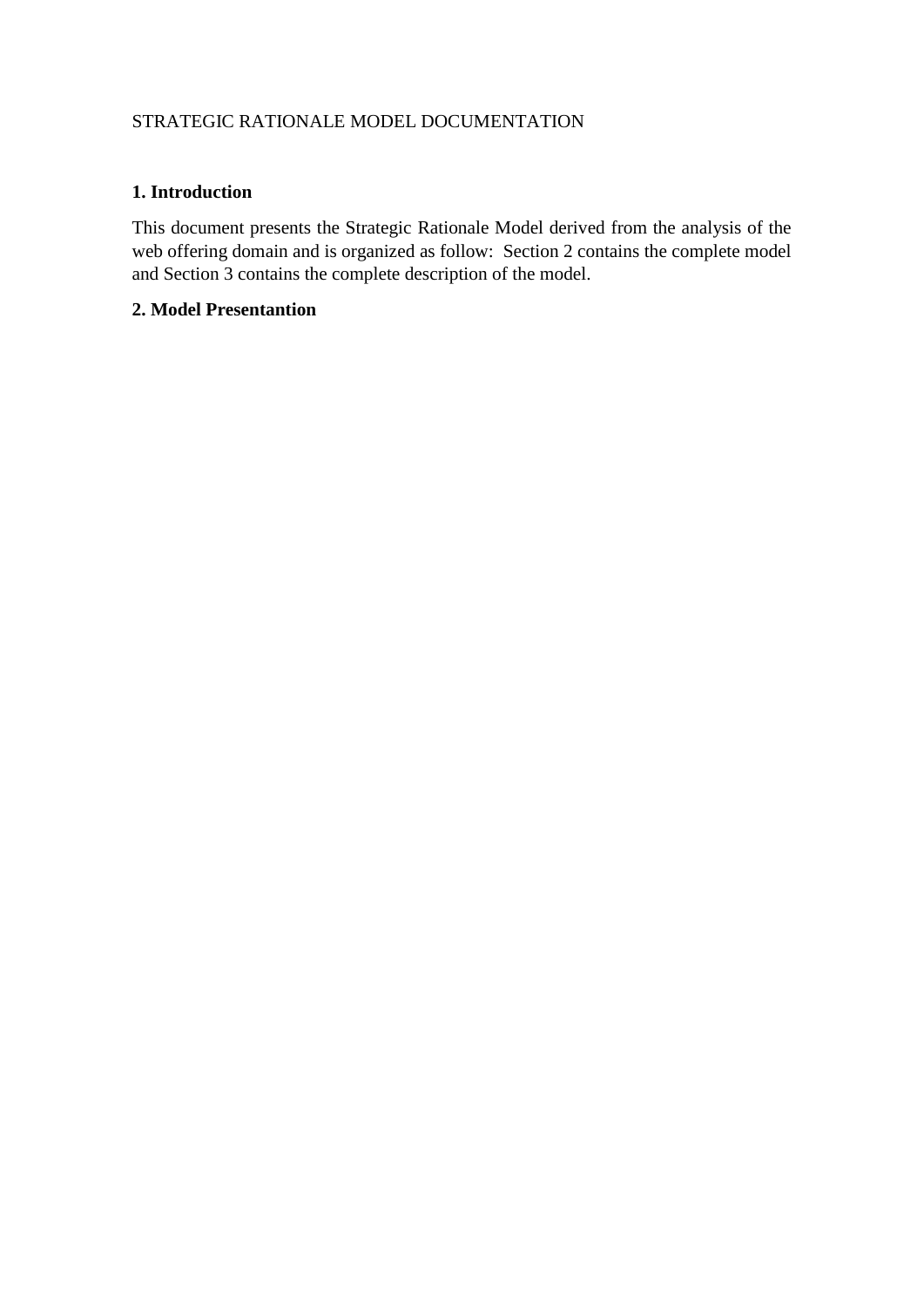

Figure 1 – Strategic Rationale Model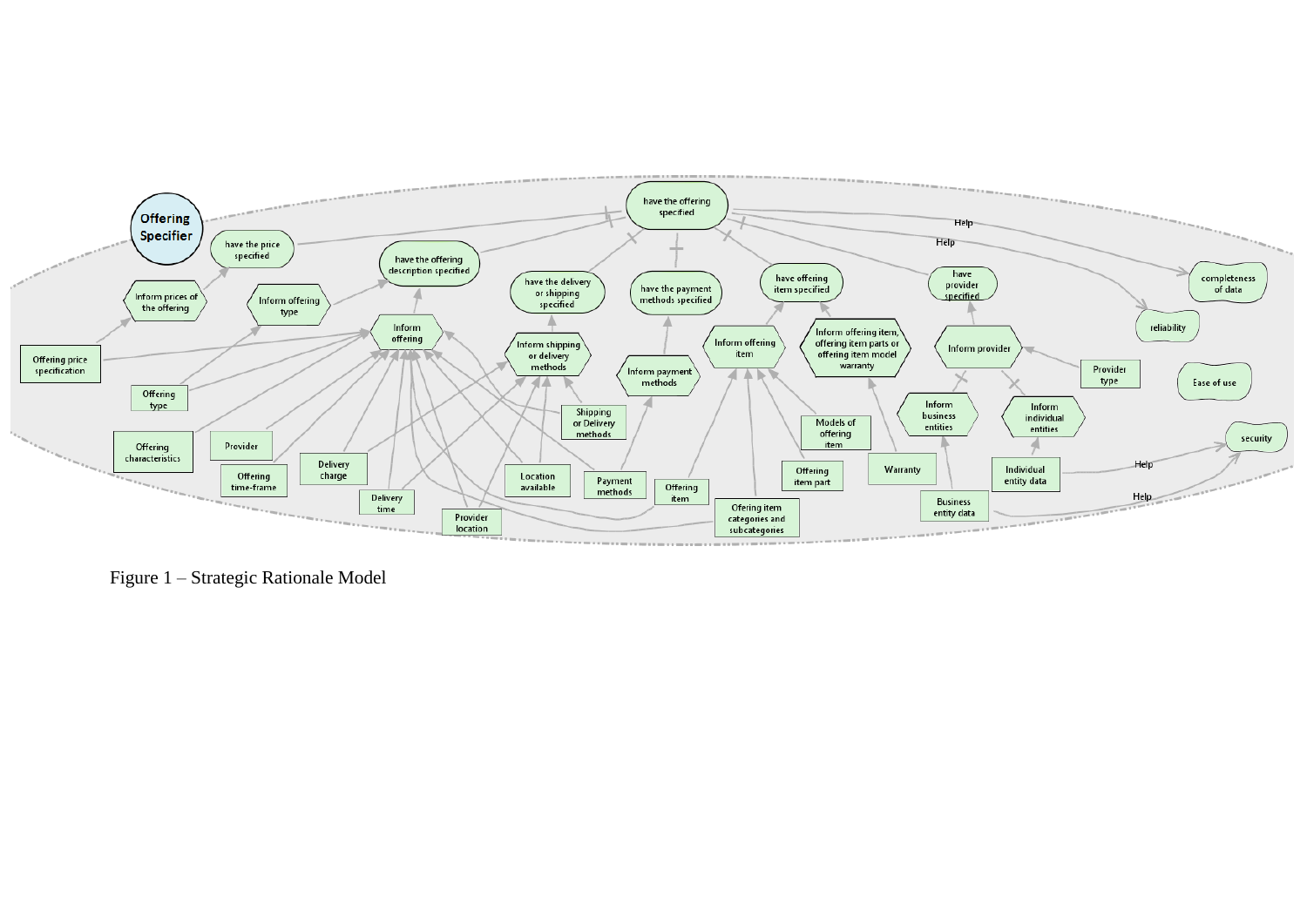## **3. Model Description**

## **Model Description**

In the rationale analysis, we derived that the *Offering Specifier Actor* has the main goal of *have the offering specified*. To accomplish this main goal, the *Offering Specifier Actor* wants to be able to have the offering price specified (have the price specified goal), have the offering description specified (have the offering description specified goal), have the delivery or shipping specified (have the delivery or shipping specified goal), have the payment methods specified (have the payment methods specified goal), have the offering item specified (have offering item specified goal) and have provider specified (have provider specified goal).

For achieving the have the price specified goal, the *Offering Specifier* needs to perform the Inform prices of the offering task, which includes knowing the offering price specification (Offering price specification Resource). For achieving the have the offering description specified goal, the *Offering Specifier* needs to perform the following tasks: inform the offering type (e.g., sell, rent) and inform offering (which includes the following resources: offering item, offering price specification, offering characteristics(e.g., textual description, pictures), offering item categories and subcategories, payment methods, shipping or delivery methods, provider, delivery time, location available (e.g., Worldwide, Europe), provider location and delivery charge). For achieving the have the payment methods specified goal, the *Offering Specifier* needs to perform the inform payment methods task and know the payment methods available (Payment methods Resource). For achieving the have the delivery or shipping methods specified goal, the *Offering Specifier* needs to perform the inform shipping or delivery methods task, which requires the Delivery charge, Delivery time, Provider location, Location available and the shipping or delivery methods resources.

In order to accomplish the have offering item specified goal, the *Offering Specifier* needs to inform the offering item (Inform offering item task) and inform the warranty of the offering item, offering item parts or offering item model (Inform offering item, offering item parts or offering item model warranty task). To accomplish the Inform offering item task, the *Offering Specifier* needs to know the offering item (Offering item resource), the models of the offering item, if exists(Models of offering item resource) or the offering item part, if exists (Offering item part resource). To accomplish the Inform offering item, offering item parts or offering